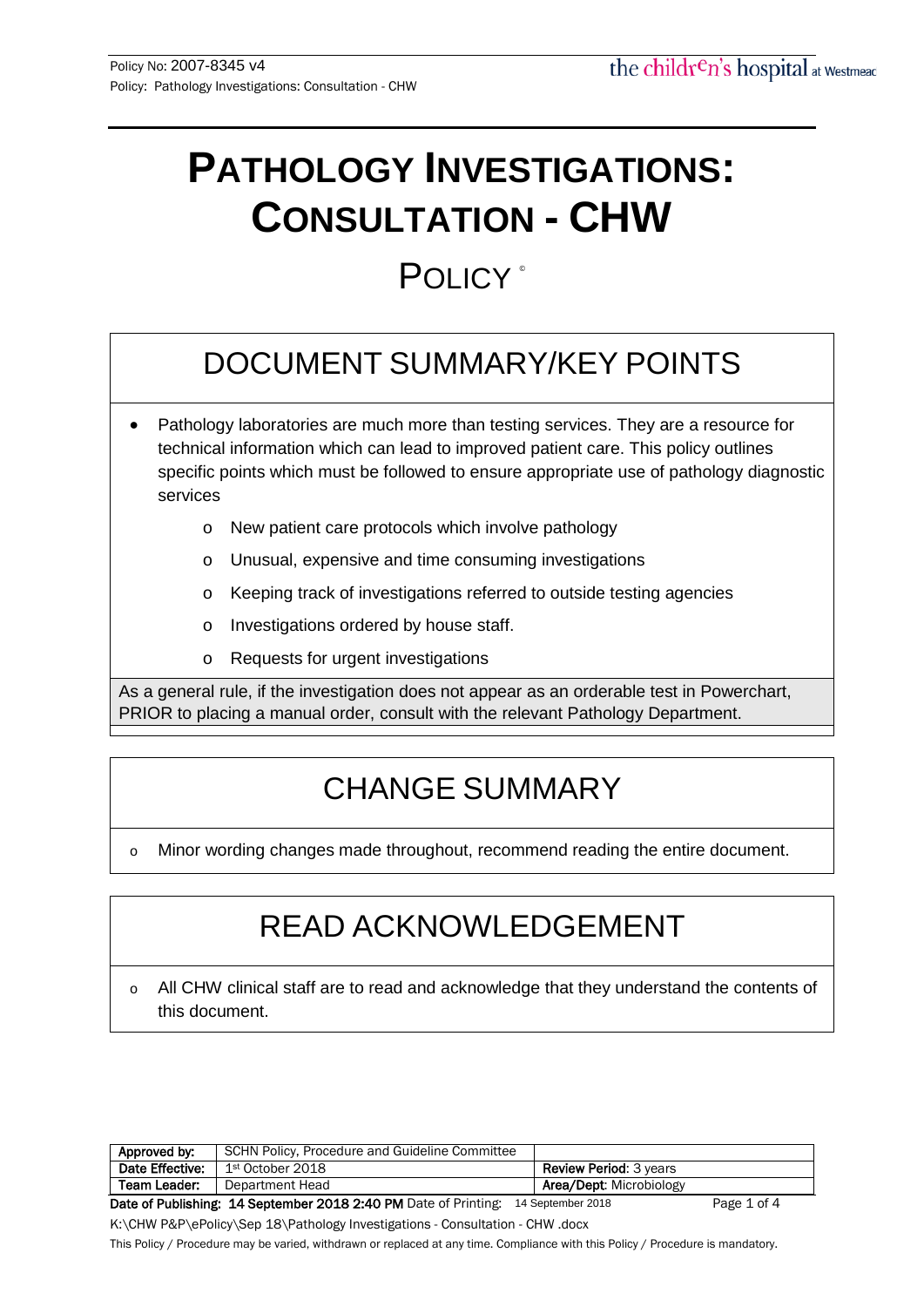## **Consulting about Pathology Investigations**

To reduce the labour burden on pathology, to manage costs and to improve quality of patient care, the following processes are to be followed. The processes have resulted from discussion and consultation with pathology and clinician representatives. They also emphasise the point that pathology laboratories are much more than testing services. They are a resource for technical information which can lead to improved patient care.

### **New patient care protocols which involve pathology**

Periodically new protocols are introduced by clinical teams, such as a new investigation or more intensive monitoring of serum chemistry. Prior consultation with the relevant Pathology Department provides notice of the proposal and allows a discussion which may result in the clinician deciding to use a different investigation or a revised protocol; this can result in improved care.

Laboratory services have the authority not to provide a service for such protocols until there has been discussion with the relevant Pathology Department.

### **Unusual, expensive and time consuming investigations**

Prior consultation is required in the following instances:

- Investigations that are unable to be performed at CHW: They are sent to other centres which charge for doing the work.
- Investigations that require special handling, collection or transport: The arrangements may be costly.
- Investigations that are time consuming and expensive when performed at CHW: These are generally *non-routine* investigations and can be disruptive to the *routine* investigations if no prior warning is provided to plan the investigation process.

The Hospital's laboratory services have complied a list of investigations which are particularly expensive or complex and which **will require prior discussion** between the physician or surgeon in charge of the case and the relevant pathologist or clinical geneticist/metabolic physician (see [Appendix\)](#page-2-0).

This is not to interfere with a clinician's right to order investigations for a patient; rather it is an opportunity to increase interaction between clinicians and laboratory-based staff, aiming for the most appropriate level of patient care. The process to be followed is similar to the guidelines currently used for prescribing expensive or unusual antibiotics where discussion with the Infectious Diseases Department is required.

## **Keeping track of investigations referred to outside testing agencies**

All investigations **must** be channelled through one of the Hospital's laboratories to ensure that they are entered into Pathnet and have a laboratory number. This is essential for the availability of results on PowerChart and has medicolegal implications if records are not properly kept. The laboratories also track outstanding requests ensuring results are returned and enter the medical record.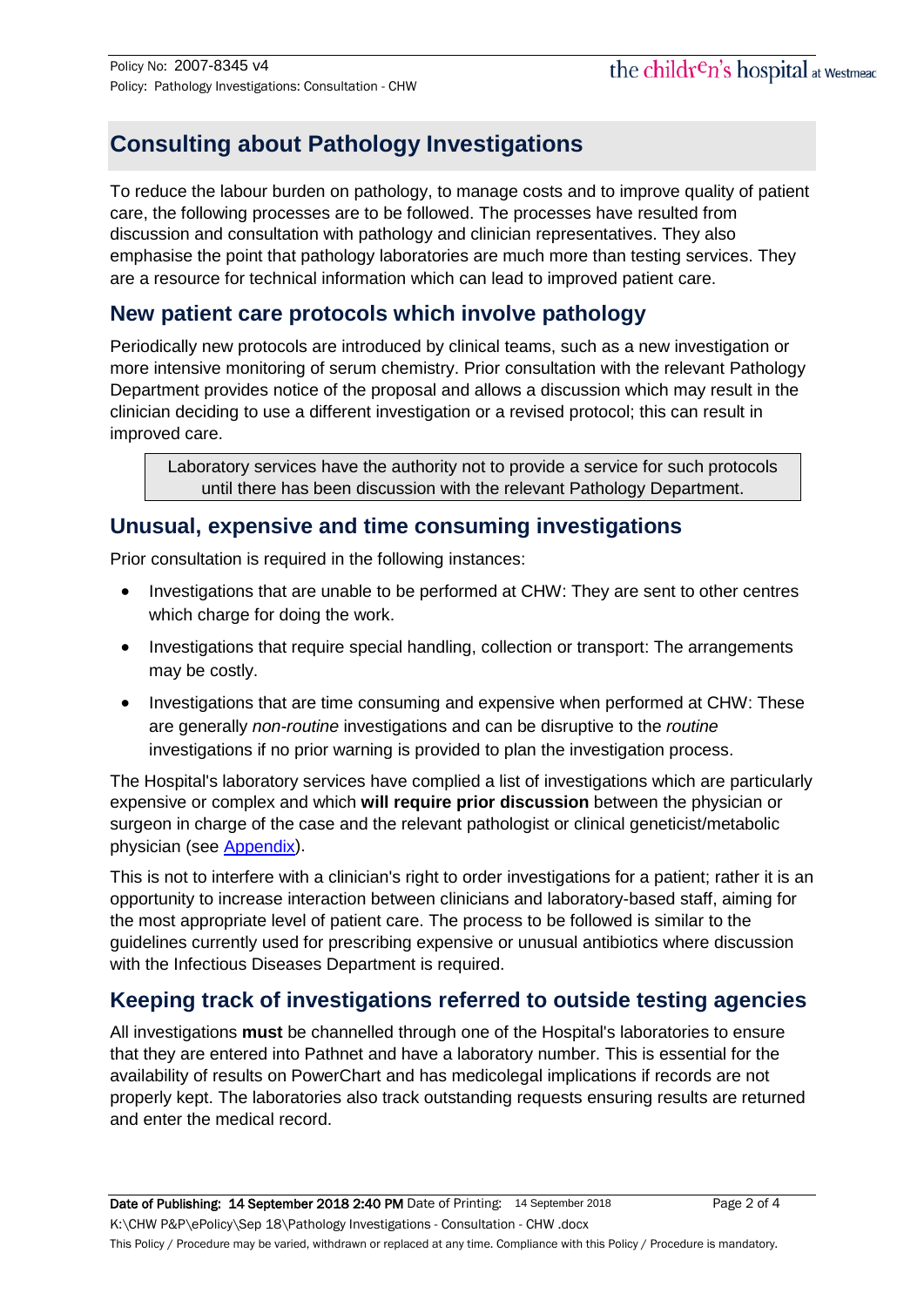## the children's hospital at Westmead

## **Investigations ordered by house staff**

The majority of investigations are ordered by house staff. Overall responsibility of ordered investigations belongs to senior clinicians and should monitor what is being ordered on their patients. Unnecessary investigations can result in unnecessary discomfort to the patient and can be costly to the family.

### **Requests for Urgent Investigations**

If a result is required urgently (i.e. outside the normal turn-around time for the test), the laboratory should be contacted in order to expedite the test.

## <span id="page-2-0"></span>**Appendix**

#### **Investigations requiring prior consultation with the appropriate laboratory prior to ordering**

#### *Biochemistry*

- **1.** Sweat tests
- **2.** Red cell galactokinase
- **3.** L-DOPA
- **4.** Plasma catecholamines
- **5.** 5-hydroxytryptophan
- **6.** Any pharmacokinetic studies

#### *Haematology*

- **1.** Platelet aggregation studies
- **2.** Red cell enzymes, except G6PD assay

#### *Immunology*

- **1.** Complement CH50 (also known as Total Haemolytic Complement), AH50 (also known as Alternate Pathway)
- **2.** C1 esterase inhibitor
- **3.** Mast Cell Tryptase

#### *Sydney Genome Diagnostics*

**1.** Molecular (PCR) testing of tumour biopsies: for diagnostic translocations of soft tissue tumours.

## **Other Specialised Genetics Tests**

- **4.** Neutrophil function tests
- **5.** Con A, PHA, Candida proliferation, NK cell assay, lymphocyte proliferation, lymphocyte function tests
- **2.** All samples for pre-natal testing must be pre-booked with the laboratory.
- **Requests** require **consultation** [see [Table 1](#page-3-0) for exceptions]